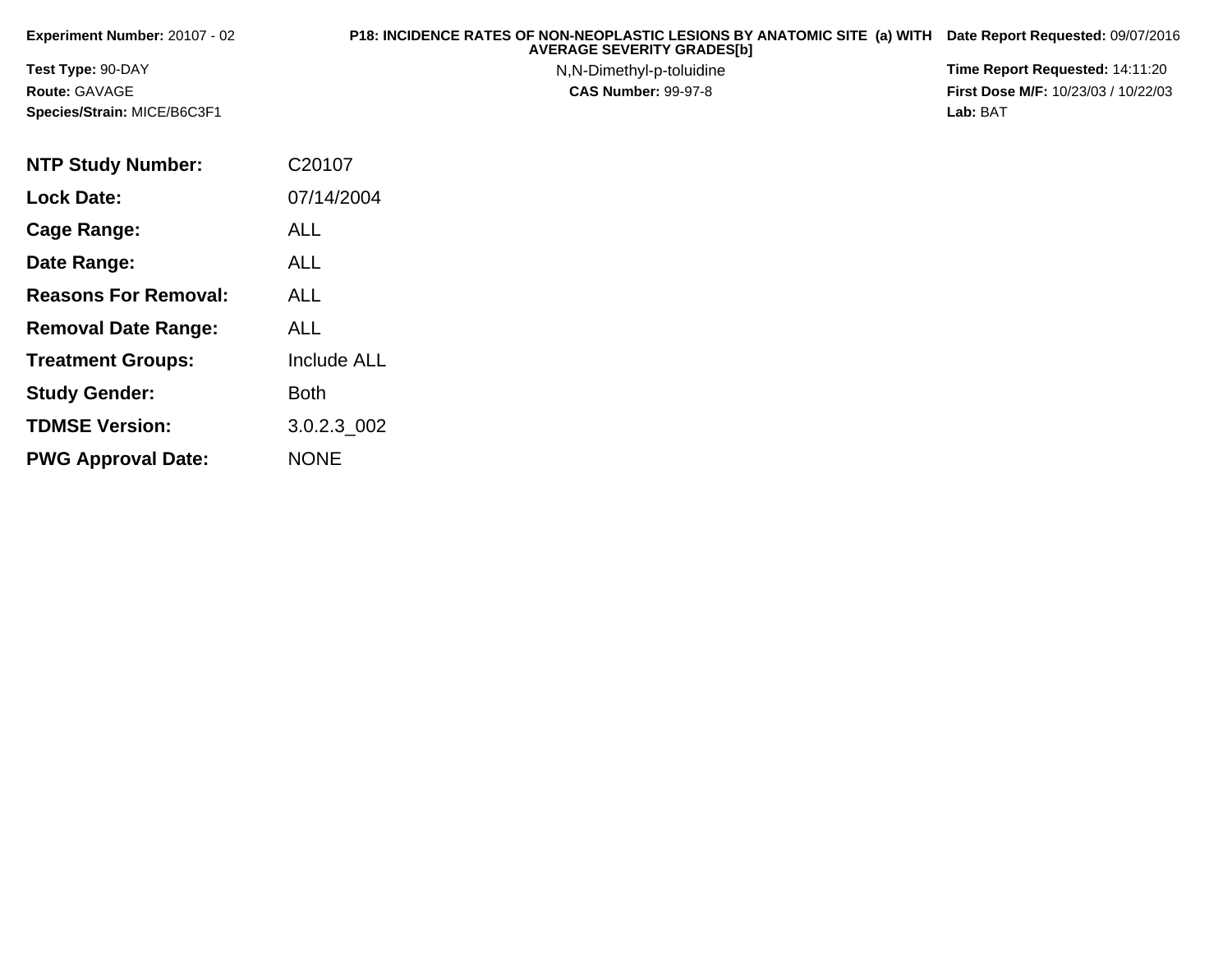| Experiment Number: 20107 - 02                            |         | P18: INCIDENCE RATES OF NON-NEOPLASTIC LESIONS BY ANATOMIC SITE (a) WITH Date Report Requested: 09/07/2016 |                            |                 |                                     |                  |  |
|----------------------------------------------------------|---------|------------------------------------------------------------------------------------------------------------|----------------------------|-----------------|-------------------------------------|------------------|--|
| Test Type: 90-DAY                                        |         |                                                                                                            | N,N-Dimethyl-p-toluidine   |                 | Time Report Requested: 14:11:20     |                  |  |
| Route: GAVAGE                                            |         |                                                                                                            | <b>CAS Number: 99-97-8</b> |                 | First Dose M/F: 10/23/03 / 10/22/03 |                  |  |
| Species/Strain: MICE/B6C3F1                              |         |                                                                                                            |                            |                 | Lab: BAT                            |                  |  |
| <b>B6C3F1 MICE MALE</b>                                  | 0 MG/KG | 15 MG/KG                                                                                                   | 30 MG/KG                   | <b>60 MG/KG</b> | <b>125 MG/KG</b>                    | <b>250 MG/KG</b> |  |
| <b>Disposition Summary</b>                               |         |                                                                                                            |                            |                 |                                     |                  |  |
| <b>Animals Initially In Study</b><br><b>Early Deaths</b> | 10      | 10                                                                                                         | 10                         | 10              | 10                                  | 10               |  |
| <b>Moribund Sacrifice</b><br><b>Natural Death</b>        |         |                                                                                                            |                            |                 | 1<br>$\mathbf{2}$                   | 9                |  |
| <b>Survivors</b>                                         |         |                                                                                                            |                            |                 |                                     |                  |  |
| <b>Terminal Sacrifice</b>                                | 10      | 10                                                                                                         | 10                         | 10              | 7                                   | 1                |  |
| <b>Animals Examined Microscopically</b>                  | 10      | 10                                                                                                         | 10                         | 10              | 10                                  | 10               |  |
| <b>ALIMENTARY SYSTEM</b>                                 |         |                                                                                                            |                            |                 |                                     |                  |  |
| Esophagus                                                | (10)    | (0)                                                                                                        | (0)                        | (0)             | (10)                                | (10)             |  |
| Epithelium, Degeneration                                 |         |                                                                                                            |                            |                 | 1[2.0]                              |                  |  |
| Gallbladder                                              | (10)    | (0)                                                                                                        | (0)                        | (0)             | (10)                                | (10)             |  |
| Intestine Large, Cecum                                   | (10)    | (0)                                                                                                        | (0)                        | (0)             | (10)                                | (10)             |  |
| Intestine Large, Colon                                   | (10)    | (0)                                                                                                        | (0)                        | (0)             | (10)                                | (10)             |  |
| Intestine Large, Rectum                                  | (10)    | (0)                                                                                                        | (0)                        | (0)             | (10)                                | (10)             |  |
| Intestine Small, Duodenum                                | (10)    | (0)                                                                                                        | (0)                        | (0)             | (10)                                | (10)             |  |
| Intestine Small, Ileum                                   | (10)    | (0)                                                                                                        | (0)                        | (0)             | (10)                                | (10)             |  |
| Intestine Small, Jejunum                                 | (10)    | (0)                                                                                                        | (0)                        | (0)             | (10)                                | (10)             |  |
| Liver                                                    | (10)    | (10)                                                                                                       | (10)                       | (10)            | (10)                                | (10)             |  |
| Hematopoietic Cell Proliferation                         |         |                                                                                                            | 1[2.0]                     | 1[2.0]          |                                     |                  |  |
| Inflammation, Chronic Active                             | 9[1.0]  | 10 [1.1]                                                                                                   | 10 [1.2]                   | 10[1.1]         | 7[1.3]                              | 1[1.0]           |  |
| <b>Tension Lipidosis</b>                                 |         |                                                                                                            |                            |                 |                                     | 1[2.0]           |  |
| Hepatocyte, Fatty Change                                 |         |                                                                                                            |                            |                 |                                     | 8[2.3]           |  |
| Hepatocyte, Necrosis                                     |         |                                                                                                            |                            |                 |                                     | 4[2.0]           |  |
| Hepatocyte, Vacuolization Cytoplasmic                    | 9[2.0]  | 10 [3.0]                                                                                                   | 9[2.6]                     | 10 [2.6]        | 7[2.6]                              | 1[3.0]           |  |
| Mesentery                                                | (0)     | (0)                                                                                                        | (0)                        | (0)             | (1)                                 | (0)              |  |
| Artery, Fat, Thrombosis                                  |         |                                                                                                            |                            |                 | 1[4.0]                              |                  |  |
| Fat, Inflammation, Chronic Active                        |         |                                                                                                            |                            |                 | 1[2.0]                              |                  |  |
| Fat, Necrosis                                            |         |                                                                                                            |                            |                 | 1[4.0]                              |                  |  |
| Pancreas                                                 | (10)    | (0)                                                                                                        | (0)                        | (0)             | (10)                                | (10)             |  |
| Salivary Glands                                          | (10)    | (0)                                                                                                        | (0)                        | (0)             | (10)                                | (10)             |  |
| Stomach, Forestomach                                     | (10)    | (0)                                                                                                        | (0)                        | (0)             | (10)                                | (10)             |  |
| Stomach, Glandular                                       | (10)    | (0)                                                                                                        | (0)                        | (0)             | (10)                                | (10)             |  |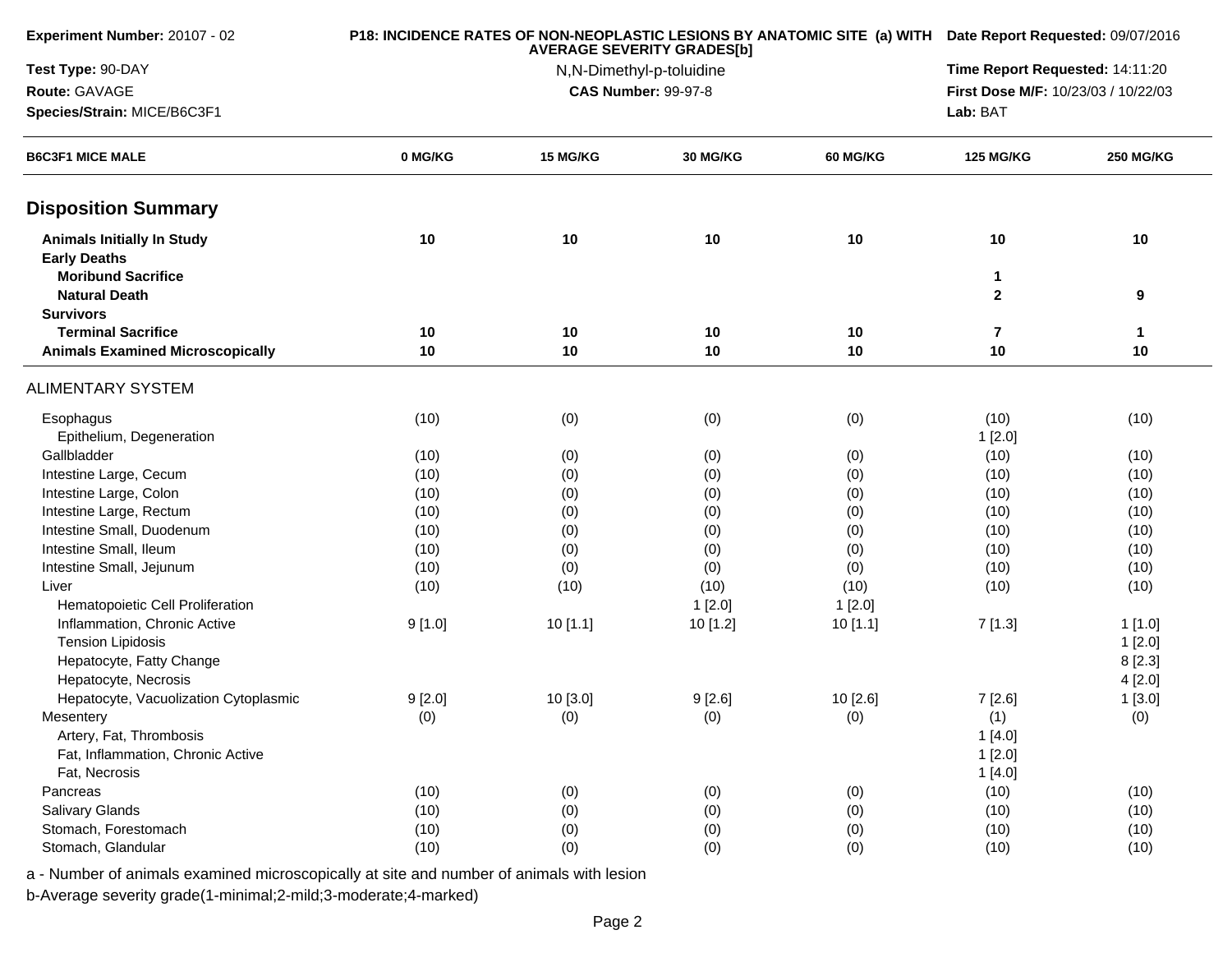| Experiment Number: 20107 - 02                            |         | P18: INCIDENCE RATES OF NON-NEOPLASTIC LESIONS BY ANATOMIC SITE (a) WITH Date Report Requested: 09/07/2016 |                                                        |                 |                                     |                  |
|----------------------------------------------------------|---------|------------------------------------------------------------------------------------------------------------|--------------------------------------------------------|-----------------|-------------------------------------|------------------|
| Test Type: 90-DAY                                        |         | Time Report Requested: 14:11:20                                                                            |                                                        |                 |                                     |                  |
| Route: GAVAGE                                            |         |                                                                                                            | N,N-Dimethyl-p-toluidine<br><b>CAS Number: 99-97-8</b> |                 | First Dose M/F: 10/23/03 / 10/22/03 |                  |
| Species/Strain: MICE/B6C3F1                              |         |                                                                                                            |                                                        |                 | Lab: BAT                            |                  |
| <b>B6C3F1 MICE MALE</b>                                  | 0 MG/KG | 15 MG/KG                                                                                                   | 30 MG/KG                                               | <b>60 MG/KG</b> | <b>125 MG/KG</b>                    | <b>250 MG/KG</b> |
| Inflammation, Chronic Active                             | 1[1.0]  |                                                                                                            |                                                        |                 |                                     |                  |
| Tooth                                                    | (1)     | (0)                                                                                                        | (0)                                                    | (0)             | (0)                                 | (0)              |
| Malformation                                             | 1[2.0]  |                                                                                                            |                                                        |                 |                                     |                  |
| <b>CARDIOVASCULAR SYSTEM</b>                             |         |                                                                                                            |                                                        |                 |                                     |                  |
| <b>Blood Vessel</b>                                      | (10)    | (0)                                                                                                        | (0)                                                    | (0)             | (10)                                | (10)             |
| Heart                                                    | (10)    | (0)                                                                                                        | (0)                                                    | (0)             | (10)                                | (10)             |
| Mineralization                                           |         |                                                                                                            |                                                        |                 | 1[1.0]                              | 2[1.0]           |
| <b>ENDOCRINE SYSTEM</b>                                  |         |                                                                                                            |                                                        |                 |                                     |                  |
| <b>Adrenal Cortex</b>                                    | (10)    | (0)                                                                                                        | (0)                                                    | (0)             | (10)                                | (9)              |
| <b>Accessory Adrenal Cortical Nodule</b>                 |         |                                                                                                            |                                                        |                 | 1[1.0]                              | 1[2.0]           |
| Subcapsular, Hyperplasia                                 | 2[1.0]  |                                                                                                            |                                                        |                 | 2[1.0]                              |                  |
| Adrenal Medulla                                          | (10)    | (0)                                                                                                        | (0)                                                    | (0)             | (10)                                | (9)              |
| Islets, Pancreatic                                       | (10)    | (0)                                                                                                        | (0)                                                    | (0)             | (10)                                | (10)             |
| Parathyroid Gland                                        | (10)    | (0)                                                                                                        | (0)                                                    | (0)             | (7)                                 | (9)              |
| <b>Pituitary Gland</b>                                   | (10)    | (0)                                                                                                        | (0)                                                    | (0)             | (10)                                | (9)              |
| <b>Thyroid Gland</b>                                     | (10)    | (0)                                                                                                        | (0)                                                    | (0)             | (10)                                | (10)             |
| <b>GENERAL BODY SYSTEM</b>                               |         |                                                                                                            |                                                        |                 |                                     |                  |
| None                                                     |         |                                                                                                            |                                                        |                 |                                     |                  |
| <b>GENITAL SYSTEM</b>                                    |         |                                                                                                            |                                                        |                 |                                     |                  |
| <b>Coagulating Gland</b><br>Inflammation, Chronic Active | (0)     | (0)                                                                                                        | (0)                                                    | (0)             | (1)<br>1[2.0]                       | (0)              |
| Epididymis                                               | (10)    | (0)                                                                                                        | (0)                                                    | (0)             | (10)                                | (10)             |
| Inflammation, Chronic Active                             |         |                                                                                                            |                                                        |                 | 1[3.0]                              |                  |
| Necrosis                                                 |         |                                                                                                            |                                                        |                 | 1[3.0]                              |                  |
| <b>Preputial Gland</b>                                   | (10)    | (0)                                                                                                        | (0)                                                    | (0)             | (10)                                | (10)             |
|                                                          |         |                                                                                                            |                                                        |                 |                                     |                  |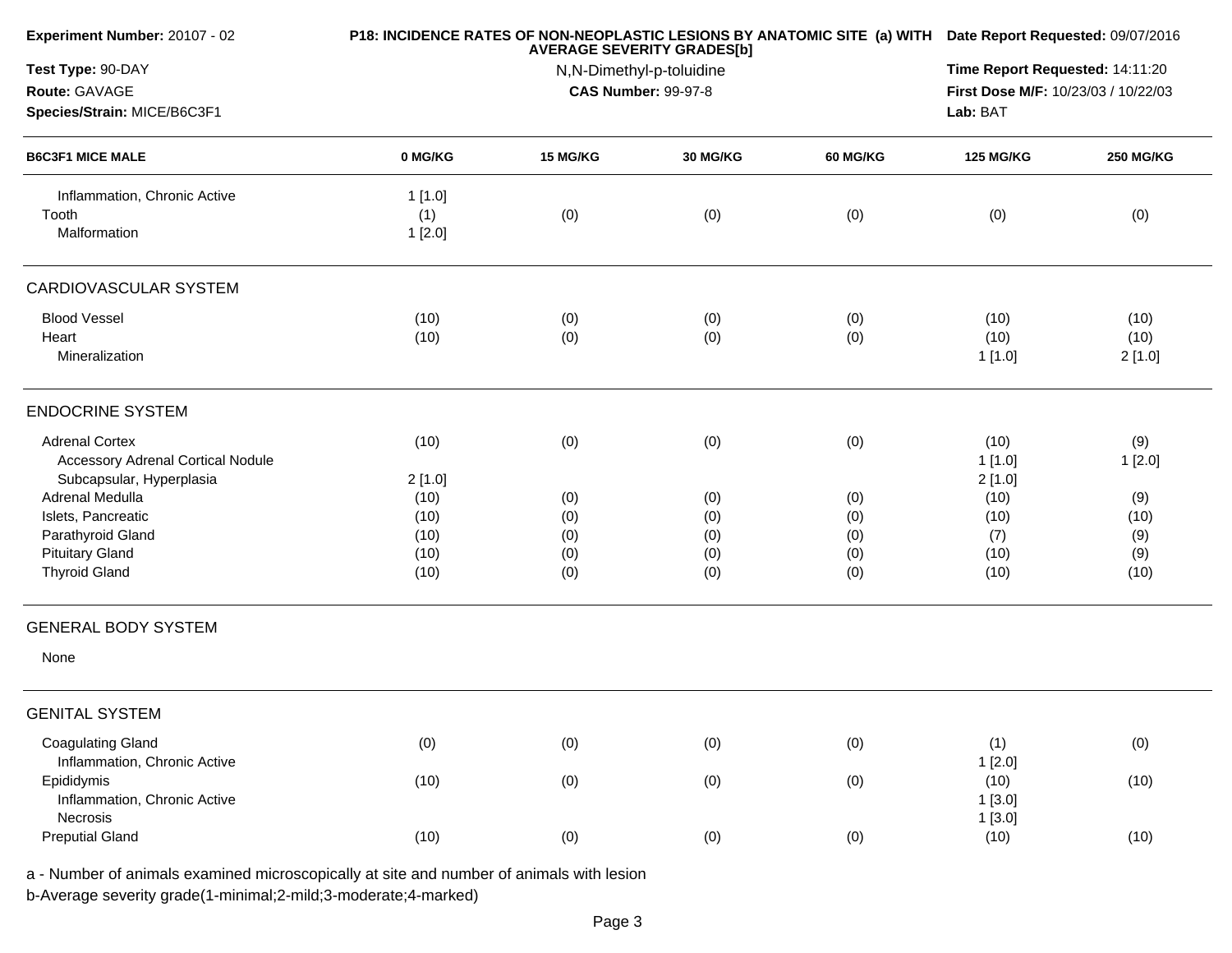|                                                      |         | P18: INCIDENCE RATES OF NON-NEOPLASTIC LESIONS BY ANATOMIC SITE (a) WITH Date Report Requested: 09/07/2016 |                                                        |                 |                                     |                  |
|------------------------------------------------------|---------|------------------------------------------------------------------------------------------------------------|--------------------------------------------------------|-----------------|-------------------------------------|------------------|
| Test Type: 90-DAY                                    |         | Time Report Requested: 14:11:20                                                                            |                                                        |                 |                                     |                  |
| Route: GAVAGE                                        |         |                                                                                                            | N,N-Dimethyl-p-toluidine<br><b>CAS Number: 99-97-8</b> |                 | First Dose M/F: 10/23/03 / 10/22/03 |                  |
| Species/Strain: MICE/B6C3F1                          |         |                                                                                                            |                                                        |                 | Lab: BAT                            |                  |
| <b>B6C3F1 MICE MALE</b>                              | 0 MG/KG | 15 MG/KG                                                                                                   | <b>30 MG/KG</b>                                        | <b>60 MG/KG</b> | <b>125 MG/KG</b>                    | <b>250 MG/KG</b> |
| Inflammation, Chronic Active                         |         |                                                                                                            |                                                        |                 | 1[2.0]                              |                  |
| Necrosis                                             |         |                                                                                                            |                                                        |                 | 1[4.0]                              |                  |
| Prostate                                             | (10)    | (0)                                                                                                        | (0)                                                    | (0)             | (10)                                | (10)             |
| Inflammation, Chronic Active                         |         |                                                                                                            |                                                        |                 | 1[2.0]                              |                  |
| Necrosis                                             |         |                                                                                                            |                                                        |                 | 1[4.0]                              |                  |
| Seminal Vesicle                                      | (10)    | (0)                                                                                                        | (0)                                                    | (0)             | (10)                                | (10)             |
| Inflammation, Chronic Active                         |         |                                                                                                            |                                                        |                 | 1[2.0]                              |                  |
| <b>Testes</b>                                        | (10)    | (0)                                                                                                        | (0)                                                    | (0)             | (10)                                | (10)             |
| Germinal Epithelium, Degeneration                    |         |                                                                                                            |                                                        |                 | 1[2.0]                              |                  |
| <b>HEMATOPOIETIC SYSTEM</b>                          |         |                                                                                                            |                                                        |                 |                                     |                  |
| <b>Bone Marrow</b>                                   | (10)    | (10)                                                                                                       | (10)                                                   | (10)            | (10)                                | (10)             |
| Lymph Node                                           | (0)     | (0)                                                                                                        | (0)                                                    | (0)             | (0)                                 | (2)              |
| Bronchial, Atrophy                                   |         |                                                                                                            |                                                        |                 |                                     | 1[2.0]           |
| Inguinal, Necrosis, Lymphoid                         |         |                                                                                                            |                                                        |                 |                                     | 1[2.0]           |
| Lymph Node, Mandibular                               | (10)    | (10)                                                                                                       | (10)                                                   | (10)            | (10)                                | (9)              |
| Atrophy                                              |         |                                                                                                            |                                                        |                 | 2[2.0]                              | 2[2.0]           |
| Necrosis, Lymphoid                                   |         |                                                                                                            |                                                        |                 |                                     | 5[2.0]           |
| Lymph Node, Mesenteric                               | (10)    | (10)                                                                                                       | (10)                                                   | (10)            | (10)                                | (9)              |
| Atrophy                                              |         |                                                                                                            |                                                        |                 | 2[3.0]                              | 2[2.0]           |
| Necrosis, Lymphoid                                   |         |                                                                                                            |                                                        |                 |                                     | 5[1.8]           |
| Spleen                                               | (10)    | (10)                                                                                                       | (10)                                                   | (10)            | (10)                                | (10)             |
| Atrophy                                              |         |                                                                                                            |                                                        |                 | 3[3.3]                              | 8[3.0]           |
| Hematopoietic Cell Proliferation                     |         |                                                                                                            |                                                        |                 | 1[2.0]                              |                  |
| Lymphoid Follicle, Necrosis                          |         |                                                                                                            |                                                        |                 |                                     | 6[2.2]           |
| Thymus                                               | (10)    | (10)                                                                                                       | (10)                                                   | (10)            | (10)                                | (10)             |
| Atrophy                                              |         |                                                                                                            |                                                        |                 | 3[3.3]                              | 3[3.3]           |
| Thymocyte, Necrosis                                  |         |                                                                                                            |                                                        |                 | 8[2.0]                              | 7[3.7]           |
| <b>INTEGUMENTARY SYSTEM</b>                          |         |                                                                                                            |                                                        |                 |                                     |                  |
| Skin                                                 | (10)    | (0)                                                                                                        | (0)                                                    | (0)             | (10)                                | (10)             |
| Subcutaneous Tissue, Inflammation, Chronic<br>Active |         |                                                                                                            |                                                        |                 | 1[2.0]                              |                  |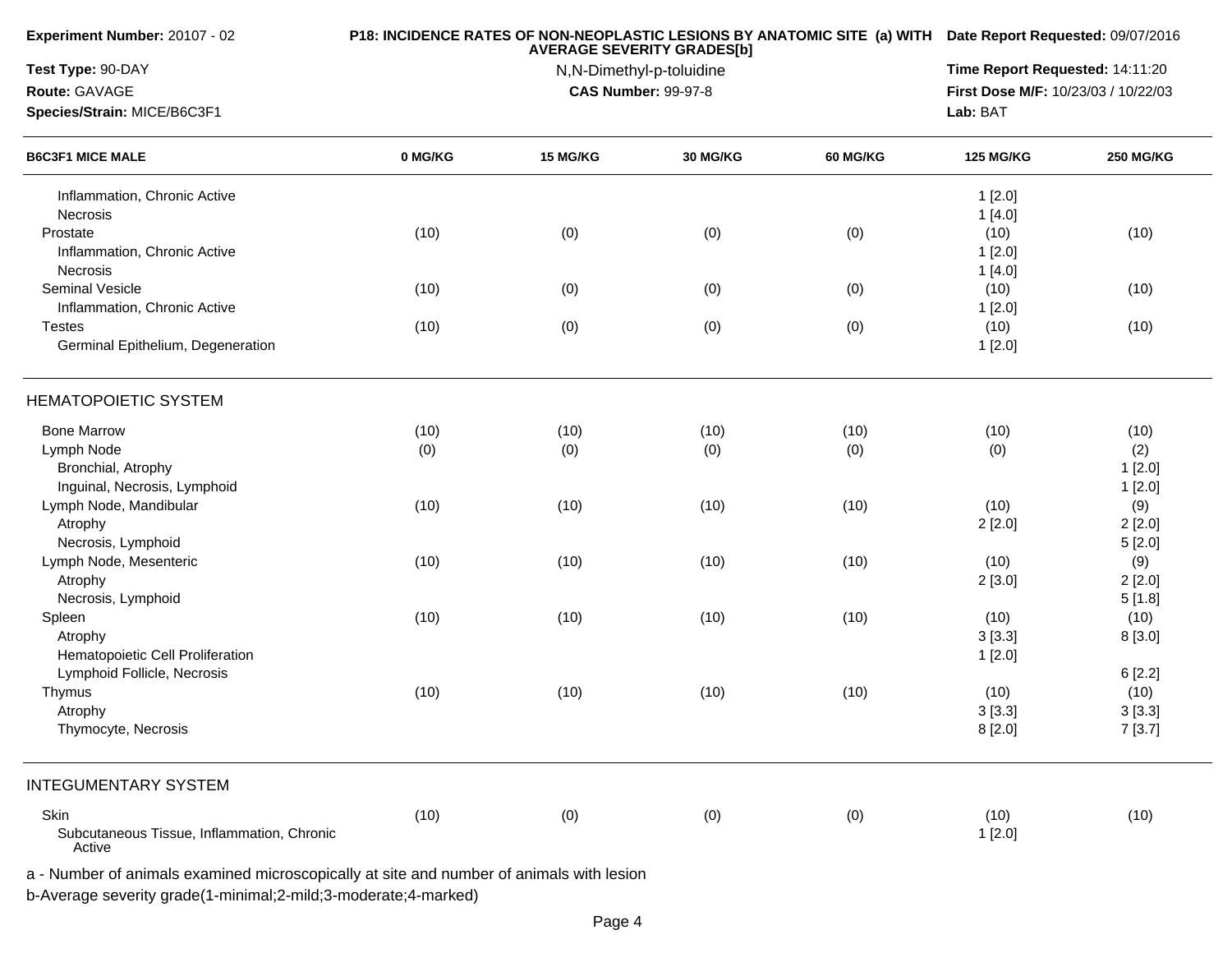| Experiment Number: 20107 - 02                       |         | P18: INCIDENCE RATES OF NON-NEOPLASTIC LESIONS BY ANATOMIC SITE (a) WITH Date Report Requested: 09/07/2016 |                                                        |                 |                                     |                        |
|-----------------------------------------------------|---------|------------------------------------------------------------------------------------------------------------|--------------------------------------------------------|-----------------|-------------------------------------|------------------------|
| Test Type: 90-DAY                                   |         |                                                                                                            | Time Report Requested: 14:11:20                        |                 |                                     |                        |
| Route: GAVAGE                                       |         |                                                                                                            | N,N-Dimethyl-p-toluidine<br><b>CAS Number: 99-97-8</b> |                 | First Dose M/F: 10/23/03 / 10/22/03 |                        |
| Species/Strain: MICE/B6C3F1                         |         |                                                                                                            |                                                        |                 | Lab: BAT                            |                        |
| <b>B6C3F1 MICE MALE</b>                             | 0 MG/KG | 15 MG/KG                                                                                                   | 30 MG/KG                                               | <b>60 MG/KG</b> | <b>125 MG/KG</b>                    | <b>250 MG/KG</b>       |
| Subcutaneous Tissue, Necrosis                       |         |                                                                                                            |                                                        |                 | 1[4.0]                              |                        |
| MUSCULOSKELETAL SYSTEM                              |         |                                                                                                            |                                                        |                 |                                     |                        |
| Bone                                                | (10)    | (0)                                                                                                        | (0)                                                    | (0)             | (10)                                | (10)                   |
| NERVOUS SYSTEM                                      |         |                                                                                                            |                                                        |                 |                                     |                        |
| <b>Brain</b>                                        | (10)    | (0)                                                                                                        | (0)                                                    | (0)             | (10)                                | (10)                   |
| <b>RESPIRATORY SYSTEM</b>                           |         |                                                                                                            |                                                        |                 |                                     |                        |
| Lung<br>Alveolus, Infiltration Cellular, Histiocyte | (10)    | (10)                                                                                                       | (10)                                                   | (10)            | (10)<br>2[2.0]                      | (10)                   |
| Bronchiole, Epithelium, Degeneration                |         |                                                                                                            |                                                        | 1[2.0]          | 10 [2.8]                            | 8[3.0]                 |
| Bronchiole, Epithelium, Regeneration                |         |                                                                                                            |                                                        | 1[2.0]          | 9[2.7]                              | 3[3.3]                 |
| Bronchus, Epithelium, Regeneration                  |         |                                                                                                            |                                                        |                 | 1[3.0]                              |                        |
| Peribronchiolar, Inflammation, Chronic Active       |         |                                                                                                            |                                                        |                 | 9[2.2]                              | 6[1.7]                 |
| Nose                                                | (10)    | (10)                                                                                                       | (10)                                                   | (10)            | (10)                                | (10)                   |
| Foreign Body<br>Inflammation, Chronic Active        |         |                                                                                                            |                                                        |                 | 1[1.0]                              | $\mathbf{1}$<br>8[2.3] |
| Glands, Hyperplasia                                 |         |                                                                                                            |                                                        |                 | 7[2.0]                              | 1[2.0]                 |
| Olfactory Epithelium, Degeneration                  |         |                                                                                                            |                                                        |                 | 9[2.9]                              | 2[2.0]                 |
| Olfactory Epithelium, Metaplasia                    |         |                                                                                                            |                                                        |                 | 6[2.3]                              | 1[4.0]                 |
| Olfactory Epithelium, Necrosis                      |         |                                                                                                            |                                                        |                 |                                     | 1[4.0]                 |
| Respiratory Epithelium, Degeneration                |         |                                                                                                            |                                                        |                 | 1[2.0]                              | 1[2.0]                 |
| Respiratory Epithelium, Necrosis                    |         |                                                                                                            |                                                        |                 |                                     | 1[4.0]                 |
| Trachea                                             | (10)    | (10)                                                                                                       | (10)                                                   | (10)            | (10)                                | (10)                   |
| Inflammation, Chronic                               |         |                                                                                                            |                                                        |                 |                                     | 1[2.0]                 |
| Epithelium, Degeneration                            |         |                                                                                                            |                                                        |                 | 2[1.0]                              |                        |
| Epithelium, Hyperplasia                             |         |                                                                                                            |                                                        |                 | 1[4.0]                              |                        |
| Epithelium, Necrosis                                |         |                                                                                                            |                                                        |                 | 2[4.0]                              | 8[4.0]                 |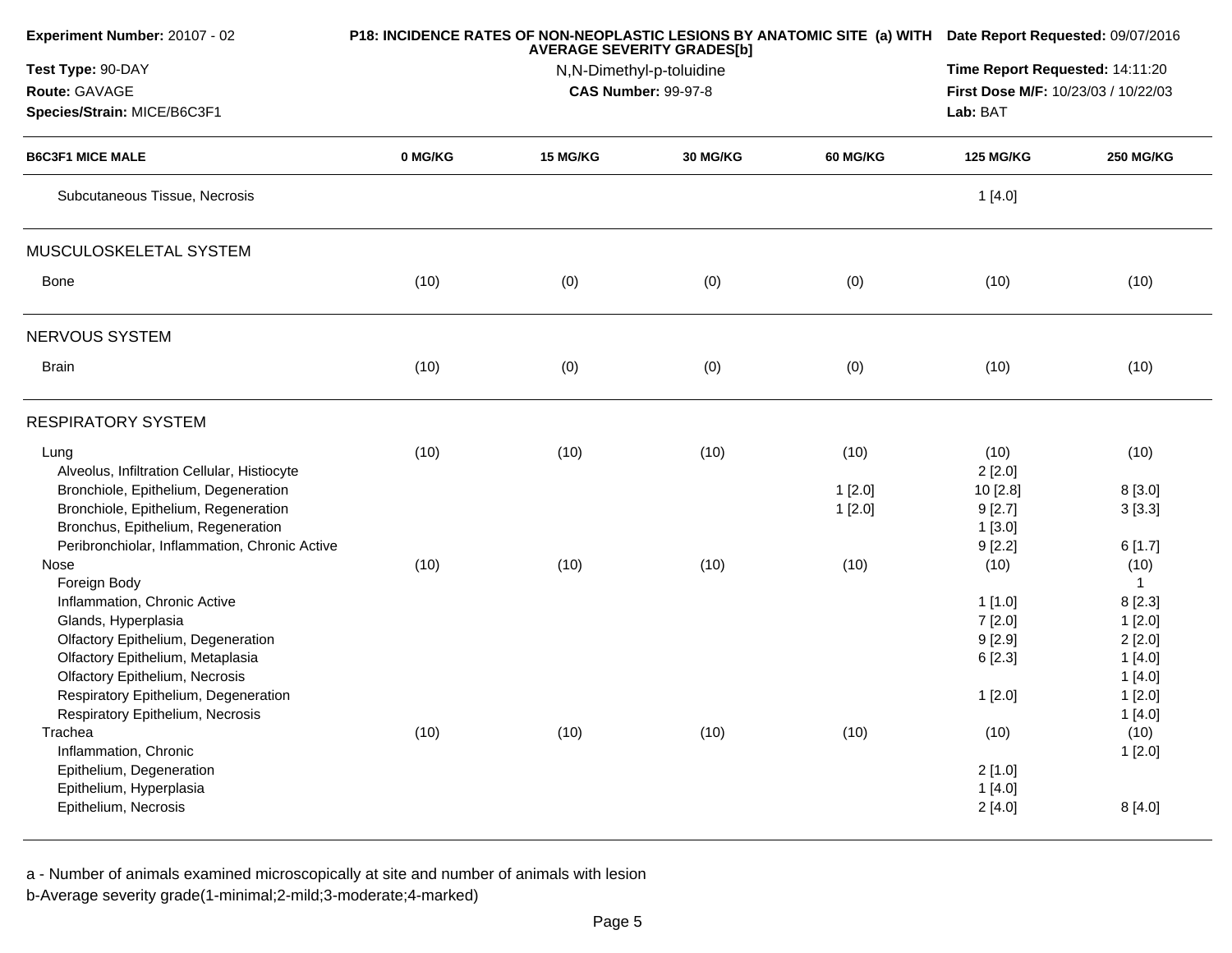| Experiment Number: 20107 - 02 |         | P18: INCIDENCE RATES OF NON-NEOPLASTIC LESIONS BY ANATOMIC SITE (a) WITH Date Report Requested: 09/07/2016 |                            |                 |                                     |                  |  |
|-------------------------------|---------|------------------------------------------------------------------------------------------------------------|----------------------------|-----------------|-------------------------------------|------------------|--|
| Test Type: 90-DAY             |         |                                                                                                            | N,N-Dimethyl-p-toluidine   |                 | Time Report Requested: 14:11:20     |                  |  |
| Route: GAVAGE                 |         |                                                                                                            | <b>CAS Number: 99-97-8</b> |                 | First Dose M/F: 10/23/03 / 10/22/03 |                  |  |
| Species/Strain: MICE/B6C3F1   |         |                                                                                                            |                            |                 | Lab: BAT                            |                  |  |
| <b>B6C3F1 MICE MALE</b>       | 0 MG/KG | <b>15 MG/KG</b>                                                                                            | <b>30 MG/KG</b>            | <b>60 MG/KG</b> | <b>125 MG/KG</b>                    | <b>250 MG/KG</b> |  |
| SPECIAL SENSES SYSTEM         |         |                                                                                                            |                            |                 |                                     |                  |  |
| Eye                           | (10)    | (0)                                                                                                        | (0)                        | (0)             | (10)                                | (10)             |  |
| Harderian Gland               | (10)    | (0)                                                                                                        | (0)                        | (0)             | (10)                                | (10)             |  |
| URINARY SYSTEM                |         |                                                                                                            |                            |                 |                                     |                  |  |
| Kidney                        | (10)    | (10)                                                                                                       | (10)                       | (10)            | (10)                                | (10)             |  |
| Inflammation, Chronic Active  | 1 [1.0] |                                                                                                            |                            | 1[1.0]          |                                     | 1[2.0]           |  |
| <b>Mineralization</b>         | 1[1.0]  |                                                                                                            |                            |                 | 1[1.0]                              | 1 [1.0]          |  |
| Nephropathy                   | 1[1.0]  |                                                                                                            |                            | 1[1.0]          | 2[1.0]                              |                  |  |
| <b>Urinary Bladder</b>        | (10)    | (0)                                                                                                        | (0)                        | (0)             | (10)                                | (10)             |  |

\*\*\* END OF MALE \*\*\*

a - Number of animals examined microscopically at site and number of animals with lesionb-Average severity grade(1-minimal;2-mild;3-moderate;4-marked)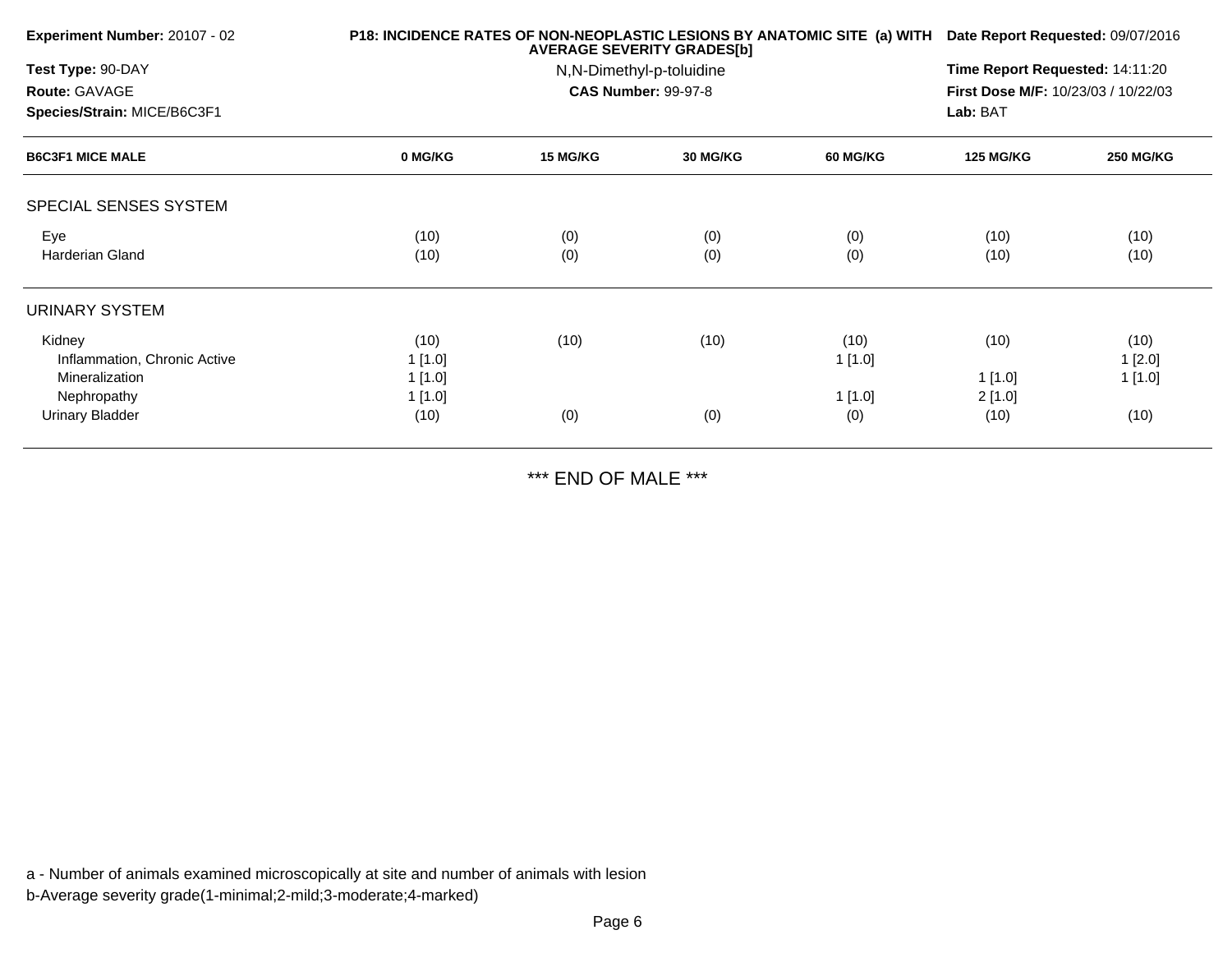| Experiment Number: 20107 - 02                    |              | P18: INCIDENCE RATES OF NON-NEOPLASTIC LESIONS BY ANATOMIC SITE (a) WITH Date Report Requested: 09/07/2016 |                 |            |                  |                  |
|--------------------------------------------------|--------------|------------------------------------------------------------------------------------------------------------|-----------------|------------|------------------|------------------|
| Test Type: 90-DAY                                |              | Time Report Requested: 14:11:20                                                                            |                 |            |                  |                  |
| Route: GAVAGE                                    |              | N,N-Dimethyl-p-toluidine<br><b>CAS Number: 99-97-8</b>                                                     |                 |            |                  |                  |
| Species/Strain: MICE/B6C3F1                      |              |                                                                                                            |                 |            | Lab: BAT         |                  |
| <b>B6C3F1 MICE FEMALE</b>                        | 0 MG/KG      | 15 MG/KG                                                                                                   | <b>30 MG/KG</b> | 60 MG/KG   | <b>125 MG/KG</b> | <b>250 MG/KG</b> |
| <b>Disposition Summary</b>                       |              |                                                                                                            |                 |            |                  |                  |
| <b>Animals Initially In Study</b>                | 10           | 10                                                                                                         | 10              | 10         | 10               | 10               |
| <b>Early Deaths</b><br><b>Moribund Sacrifice</b> |              |                                                                                                            |                 |            |                  | $\mathbf 1$      |
| <b>Natural Death</b>                             |              |                                                                                                            |                 |            | $\overline{2}$   | 9                |
| <b>Survivors</b>                                 |              |                                                                                                            |                 |            |                  |                  |
| <b>Terminal Sacrifice</b>                        | 10           | 10                                                                                                         | 10              | 10         | 8                |                  |
| <b>Animals Examined Microscopically</b>          | 10           | 10                                                                                                         | 10              | 10         | 10               | 10               |
| <b>ALIMENTARY SYSTEM</b>                         |              |                                                                                                            |                 |            |                  |                  |
| Esophagus                                        | (10)         | (0)                                                                                                        | (0)             | (0)        | (10)             | (10)             |
| Gallbladder                                      | (10)         | (0)                                                                                                        | (0)             | (0)        | (10)             | (10)             |
| Intestine Large, Cecum                           | (10)         | (0)                                                                                                        | (0)             | (0)        | (10)             | (10)             |
| Intestine Large, Colon                           | (10)         | (0)                                                                                                        | (0)             | (0)        | (10)             | (10)             |
| Intestine Large, Rectum                          | (10)         | (0)                                                                                                        | (0)             | (0)        | (10)             | (10)             |
| Intestine Small, Duodenum                        | (10)         | (0)                                                                                                        | (0)             | (0)        | (10)             | (10)             |
| Intestine Small, Ileum                           | (10)         | (0)                                                                                                        | (0)             | (0)        | (10)             | (10)             |
| Intestine Small, Jejunum                         | (10)         | (0)                                                                                                        | (0)             | (0)        | (10)             | (10)             |
| Liver                                            | (10)         | (10)                                                                                                       | (10)            | (10)       | (10)             | (10)             |
| Inflammation, Chronic Active                     | 10[1.1]      | 10 [1.0]                                                                                                   | 10[1.0]         | 10 [1.0]   | 7[1.0]           | 1[1.0]           |
| <b>Tension Lipidosis</b>                         |              |                                                                                                            |                 |            |                  | 1[3.0]           |
| Hepatocyte, Fatty Change                         |              |                                                                                                            |                 |            |                  | 9[2.7]           |
| Hepatocyte, Necrosis                             | 3[1.3]       | 1[1.0]                                                                                                     |                 |            | 1[2.0]           | 4[2.3]           |
| Hepatocyte, Vacuolization Cytoplasmic            | 10 [1.0]     | 10 [2.2]                                                                                                   | 9[2.1]          | 9[2.3]     | 8[2.6]           |                  |
| Pancreas                                         | (10)         | (0)                                                                                                        | (0)             | (0)        | (10)             | (10)             |
| Salivary Glands<br>Stomach, Forestomach          | (10)<br>(10) | (0)                                                                                                        | (0)<br>(0)      | (0)<br>(0) | (10)<br>(10)     | (10)<br>(10)     |
| Stomach, Glandular                               | (10)         | (0)<br>(0)                                                                                                 | (0)             | (0)        | (10)             | (10)             |
|                                                  |              |                                                                                                            |                 |            |                  |                  |
| <b>CARDIOVASCULAR SYSTEM</b>                     |              |                                                                                                            |                 |            |                  |                  |
| <b>Blood Vessel</b>                              | (10)         | (0)                                                                                                        | (0)             | (0)        | (10)             | (10)             |
| Heart                                            | (10)         | (0)                                                                                                        | (0)             | (0)        | (10)             | (10)             |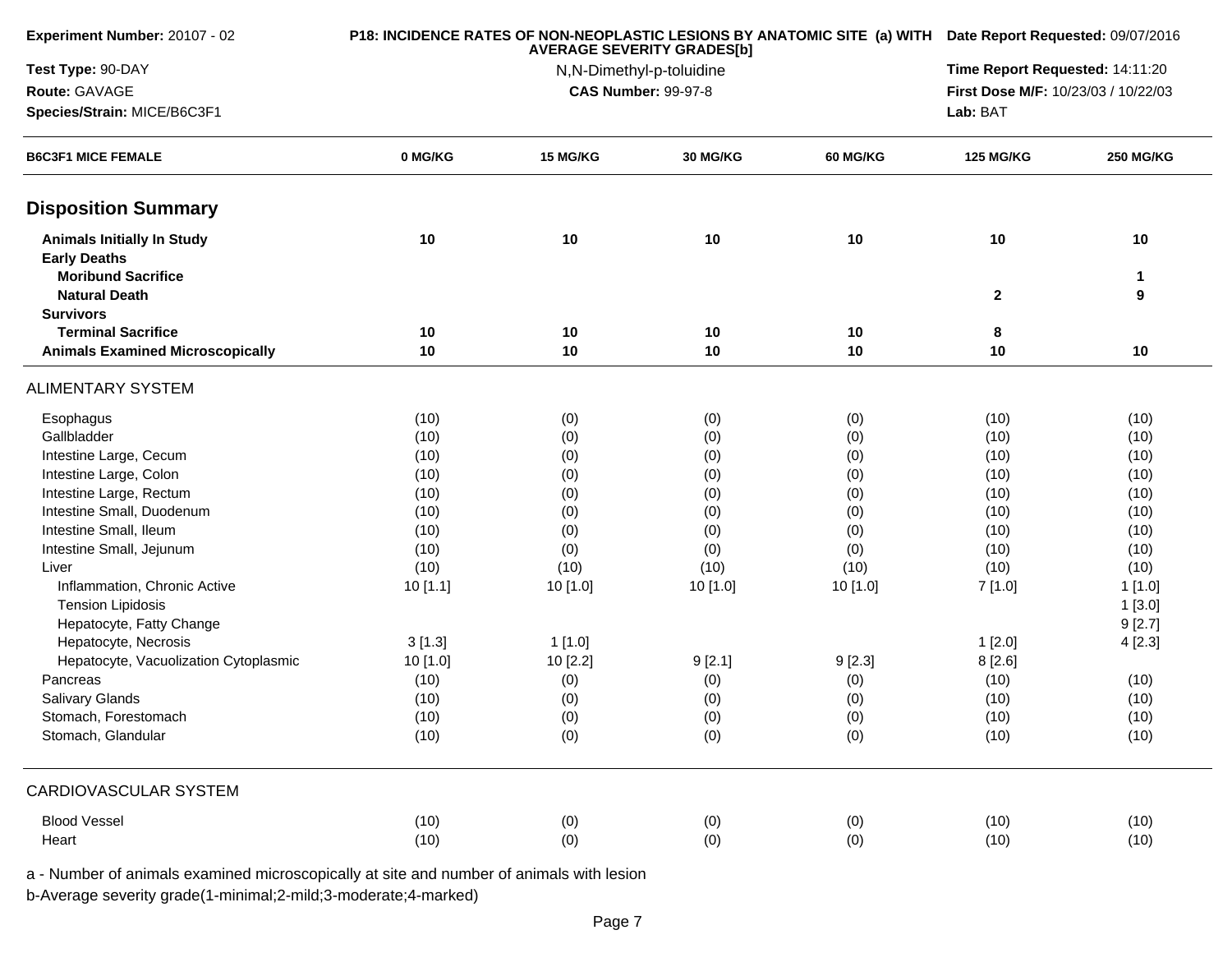| Experiment Number: 20107 - 02            |          | P18: INCIDENCE RATES OF NON-NEOPLASTIC LESIONS BY ANATOMIC SITE (a) WITH Date Report Requested: 09/07/2016<br>Time Report Requested: 14:11:20 |                            |                 |                                     |                  |
|------------------------------------------|----------|-----------------------------------------------------------------------------------------------------------------------------------------------|----------------------------|-----------------|-------------------------------------|------------------|
| Test Type: 90-DAY                        |          |                                                                                                                                               |                            |                 |                                     |                  |
| Route: GAVAGE                            |          |                                                                                                                                               | <b>CAS Number: 99-97-8</b> |                 | First Dose M/F: 10/23/03 / 10/22/03 |                  |
| Species/Strain: MICE/B6C3F1              |          |                                                                                                                                               |                            |                 | Lab: BAT                            |                  |
| <b>B6C3F1 MICE FEMALE</b>                | 0 MG/KG  | 15 MG/KG                                                                                                                                      | <b>30 MG/KG</b>            | <b>60 MG/KG</b> | <b>125 MG/KG</b>                    | <b>250 MG/KG</b> |
| Mineralization                           |          |                                                                                                                                               |                            |                 |                                     | 2[1.0]           |
| <b>ENDOCRINE SYSTEM</b>                  |          |                                                                                                                                               |                            |                 |                                     |                  |
| <b>Adrenal Cortex</b>                    | (10)     | (0)                                                                                                                                           | (0)                        | (0)             | (10)                                | (10)             |
| <b>Accessory Adrenal Cortical Nodule</b> |          |                                                                                                                                               |                            |                 |                                     |                  |
| Subcapsular, Hyperplasia                 | 10 [1.4] |                                                                                                                                               |                            |                 | 8[1.8]                              |                  |
| Adrenal Medulla                          | (10)     | (0)                                                                                                                                           | (0)                        | (0)             | (10)                                | (10)             |
| Islets, Pancreatic                       | (10)     | (0)                                                                                                                                           | (0)                        | (0)             | (10)                                | (10)             |
| Parathyroid Gland                        | (9)      | (0)                                                                                                                                           | (0)                        | (0)             | (7)                                 | (6)              |
| <b>Pituitary Gland</b>                   | (10)     | (0)                                                                                                                                           | (0)                        | (0)             | (10)                                | (9)              |
| <b>Thyroid Gland</b>                     | (10)     | (0)                                                                                                                                           | (0)                        | (0)             | (10)                                | (10)             |
| <b>GENERAL BODY SYSTEM</b>               |          |                                                                                                                                               |                            |                 |                                     |                  |
| None                                     |          |                                                                                                                                               |                            |                 |                                     |                  |
| <b>GENITAL SYSTEM</b>                    |          |                                                                                                                                               |                            |                 |                                     |                  |
| <b>Clitoral Gland</b>                    | (10)     | (0)                                                                                                                                           | (0)                        | (0)             | (10)                                | (10)             |
| Ovary                                    | (10)     | (0)                                                                                                                                           | (0)                        | (0)             | (10)                                | (10)             |
| Cyst                                     | 1        |                                                                                                                                               |                            |                 |                                     |                  |
| Uterus                                   | (10)     | (0)                                                                                                                                           | (0)                        | (0)             | (10)                                | (10)             |
| <b>HEMATOPOIETIC SYSTEM</b>              |          |                                                                                                                                               |                            |                 |                                     |                  |
|                                          |          |                                                                                                                                               |                            |                 |                                     |                  |
| <b>Bone Marrow</b><br>Lymph Node         | (10)     | (10)                                                                                                                                          | (10)                       | (10)            | (10)                                | (10)             |
|                                          | (0)      | (0)                                                                                                                                           | (0)                        | (0)             | (0)                                 | (3)              |
| Inguinal, Necrosis, Lymphoid             |          |                                                                                                                                               |                            |                 |                                     | 2[2.5]           |
| Renal, Necrosis, Lymphoid                |          |                                                                                                                                               |                            |                 |                                     | 1[2.0]           |
| Lymph Node, Mandibular<br>Atrophy        | (10)     | (10)                                                                                                                                          | (10)                       | (10)            | (10)                                | (8)<br>3[2.7]    |
| Necrosis, Lymphoid                       |          |                                                                                                                                               |                            |                 | 3[1.7]                              | 2[2.0]           |
|                                          |          |                                                                                                                                               |                            |                 |                                     |                  |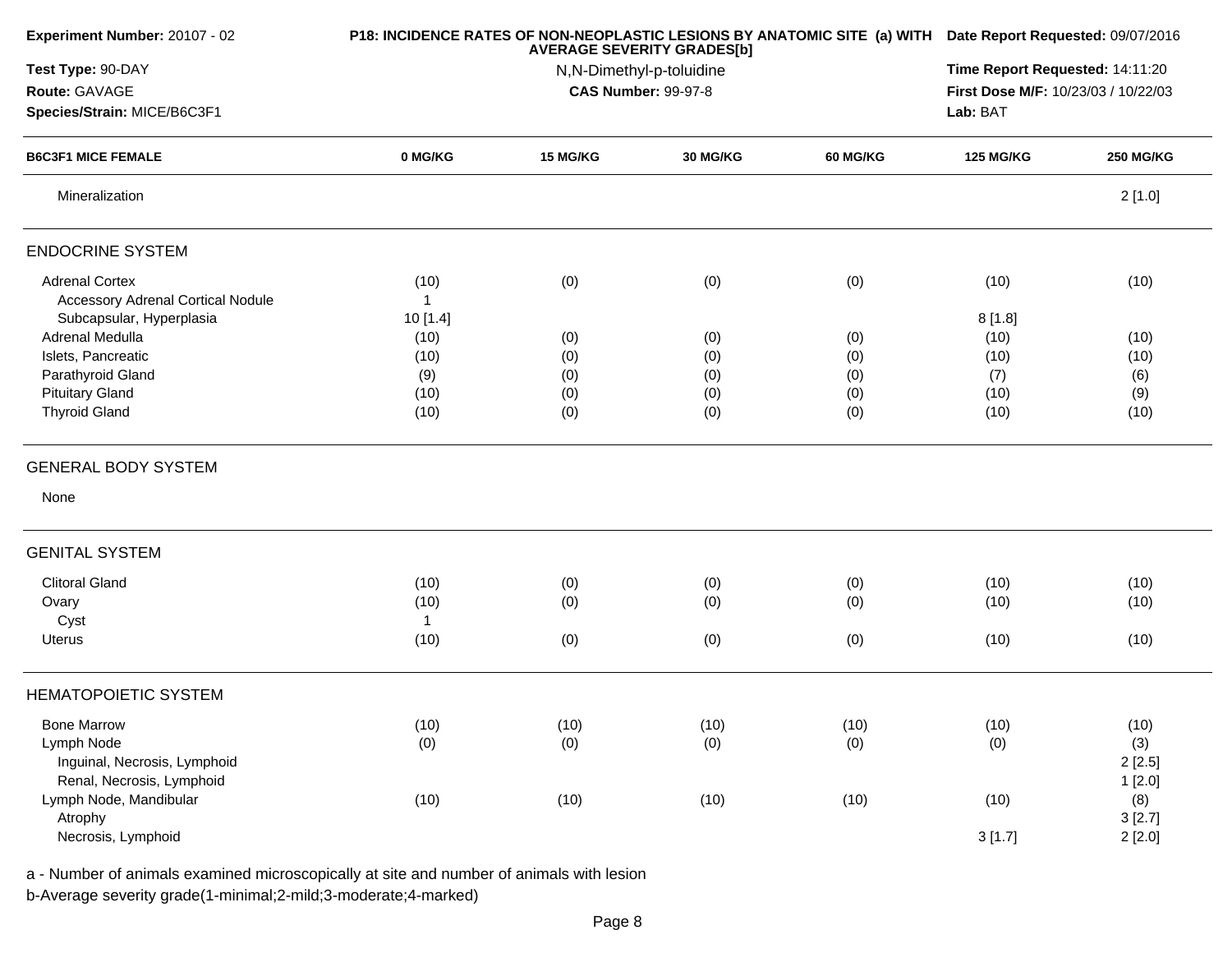| Experiment Number: 20107 - 02                                                |              | P18: INCIDENCE RATES OF NON-NEOPLASTIC LESIONS BY ANATOMIC SITE (a) WITH Date Report Requested: 09/07/2016<br>Time Report Requested: 14:11:20 |                                                        |                 |                                     |                          |
|------------------------------------------------------------------------------|--------------|-----------------------------------------------------------------------------------------------------------------------------------------------|--------------------------------------------------------|-----------------|-------------------------------------|--------------------------|
| Test Type: 90-DAY                                                            |              |                                                                                                                                               |                                                        |                 |                                     |                          |
| Route: GAVAGE                                                                |              |                                                                                                                                               | N,N-Dimethyl-p-toluidine<br><b>CAS Number: 99-97-8</b> |                 | First Dose M/F: 10/23/03 / 10/22/03 |                          |
| Species/Strain: MICE/B6C3F1                                                  |              |                                                                                                                                               |                                                        |                 | Lab: BAT                            |                          |
| <b>B6C3F1 MICE FEMALE</b>                                                    | 0 MG/KG      | 15 MG/KG                                                                                                                                      | 30 MG/KG                                               | <b>60 MG/KG</b> | <b>125 MG/KG</b>                    | <b>250 MG/KG</b>         |
| Lymph Node, Mesenteric<br>Atrophy                                            | (10)         | (10)                                                                                                                                          | (10)                                                   | (10)            | (10)                                | (9)<br>5[2.8]            |
| Necrosis, Lymphoid<br>Spleen<br>Atrophy                                      | (10)         | (10)                                                                                                                                          | (10)                                                   | (10)            | 2[2.0]<br>(10)<br>2[3.0]            | 4[2.3]<br>(10)<br>7[2.6] |
| Hematopoietic Cell Proliferation<br>Lymphoid Follicle, Necrosis              |              |                                                                                                                                               |                                                        | 1[2.0]          | 1[2.0]<br>2[2.0]                    | 6[2.0]                   |
| Thymus<br>Atrophy                                                            | (10)         | (10)                                                                                                                                          | (10)                                                   | (10)            | (10)<br>2[3.0]                      | (10)<br>6 [3.0]          |
| Inflammation, Chronic Active<br>Thymocyte, Necrosis                          | 1[1.0]       |                                                                                                                                               | 1[1.0]                                                 |                 | 10 [2.0]                            | 8[3.1]                   |
| <b>INTEGUMENTARY SYSTEM</b>                                                  |              |                                                                                                                                               |                                                        |                 |                                     |                          |
| <b>Mammary Gland</b><br>Skin                                                 | (10)<br>(10) | (0)<br>(0)                                                                                                                                    | (0)<br>(0)                                             | (0)<br>(0)      | (10)<br>(10)                        | (10)<br>(10)             |
| MUSCULOSKELETAL SYSTEM                                                       |              |                                                                                                                                               |                                                        |                 |                                     |                          |
| Bone<br><b>Skeletal Muscle</b><br>Inflammation, Chronic Active               | (10)<br>(0)  | (0)<br>(0)                                                                                                                                    | (0)<br>(0)                                             | (0)<br>(0)      | (10)<br>(0)                         | (10)<br>(1)<br>1[1.0]    |
| NERVOUS SYSTEM                                                               |              |                                                                                                                                               |                                                        |                 |                                     |                          |
| <b>Brain</b>                                                                 | (10)         | (0)                                                                                                                                           | (0)                                                    | (0)             | (10)                                | (10)                     |
| <b>RESPIRATORY SYSTEM</b>                                                    |              |                                                                                                                                               |                                                        |                 |                                     |                          |
| Lung<br>Alveolus, Infiltration Cellular, Histiocyte                          | (10)         | (10)                                                                                                                                          | (10)                                                   | (10)            | (10)<br>7[2.0]                      | (10)                     |
| Bronchiole, Epithelium, Degeneration<br>Bronchiole, Epithelium, Regeneration |              |                                                                                                                                               | 1[2.0]                                                 | 1[1.0]          | 6[2.5]<br>7[3.1]                    | 9[2.6]                   |